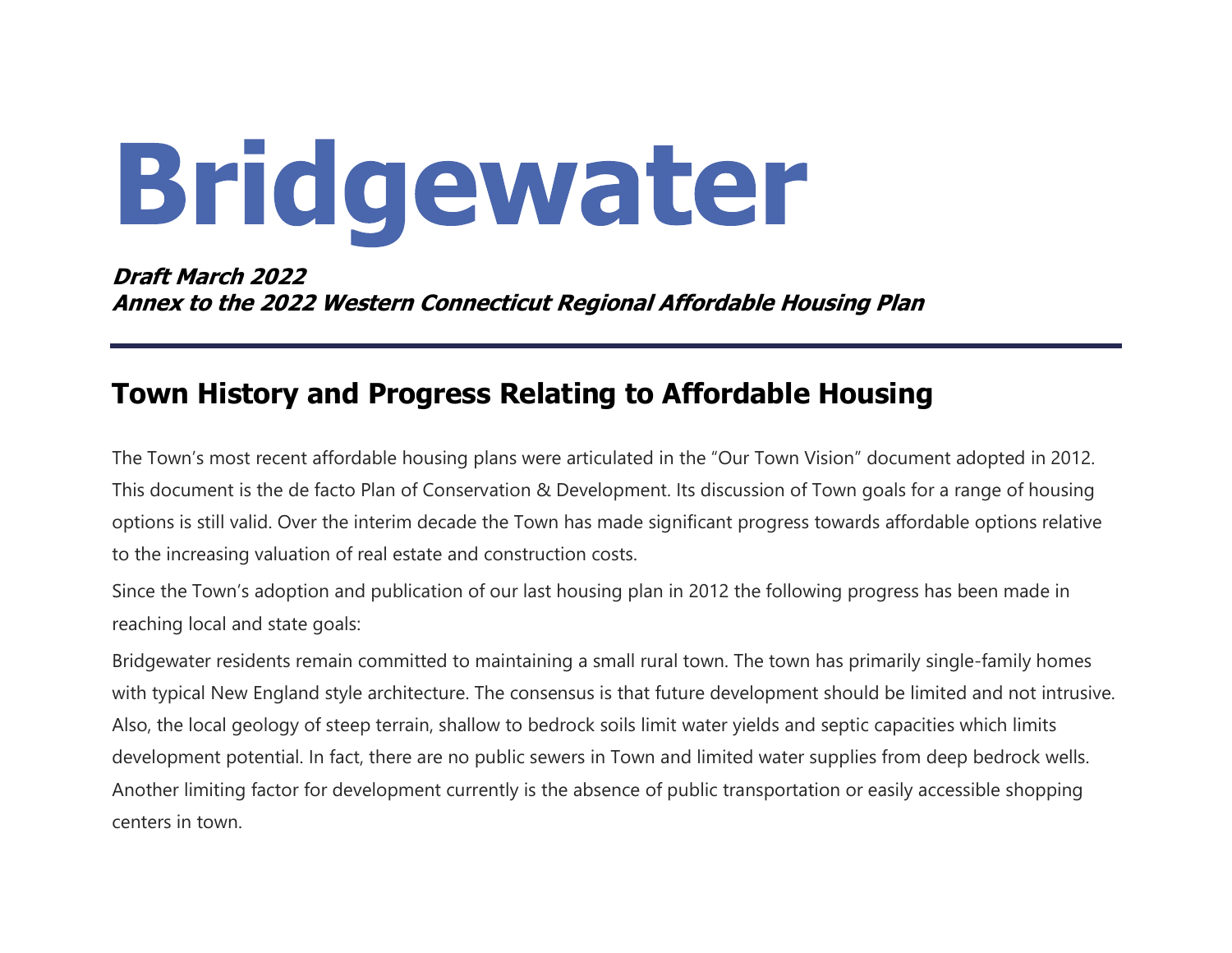Senior housing opportunities have long been a priority for Bridgewater. Our residents have expressed strong interest in addressing these needs to enable seniors to remain in the community. We also want to attract young families who cannot easily afford the small number of homes on the market.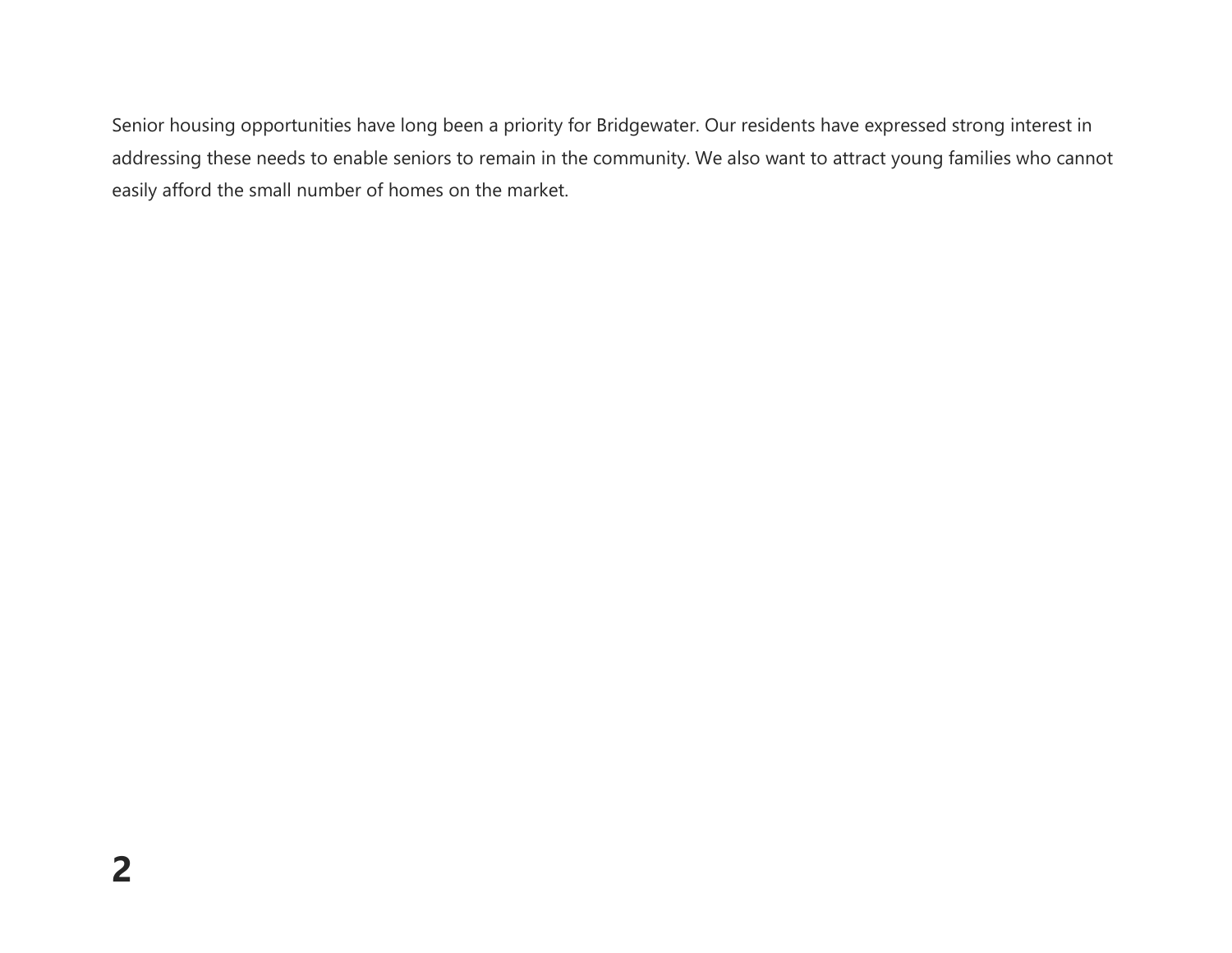## Community Values Statement

In the 2012 Plan of Conservation and Development for Bridgewater the community emphasized "specific housing needs including affordable housing and the expressed wishes of the Bridgewater community; maintaining the small-town features, addressing diverse housing needs for seniors and young families, encouraging safe, nonintrusive home business, and evaluating all residential zoning regulations."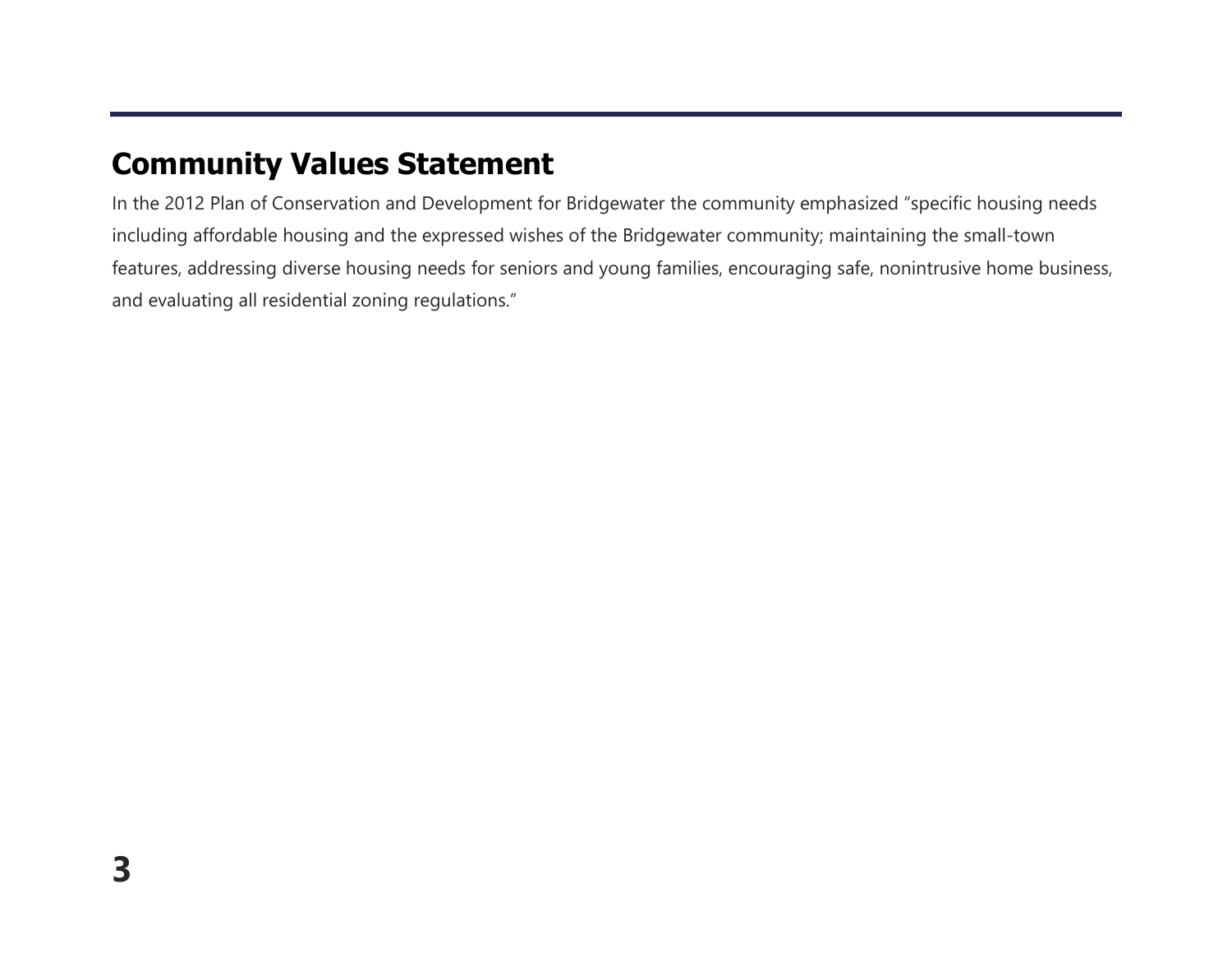## Housing Market Trends

4

#### Progress Towards 10% Affordable Housing (C.G.S. 8-30g):

Over the last 20 years, affordable housing units have steadily increased in the town from 1 unit in 2002 to 25 units in 2020. Most of the units classified as affordable are receiving rental assistance through state or federal programs.

| <b>YEAR</b> | <b>GOVERNMENTALLY</b><br><b>ASSISTED UNITS</b> | <b>TENANT</b><br><b>RENTAL</b><br><b>ASSISTANCE</b> | <b>CHFA/USDA</b><br><b>MORTGAGES</b> | <b>DEED</b><br><b>RESTRICTED</b> | <b>TOTAL</b><br><b>ASSISTED</b> | <b>CENSUS</b><br><b>HOUSING</b><br><b>UNITS</b> | <b>PERCENT</b><br><b>AFFORDABLE</b> |
|-------------|------------------------------------------------|-----------------------------------------------------|--------------------------------------|----------------------------------|---------------------------------|-------------------------------------------------|-------------------------------------|
| 2002        | $\overline{0}$                                 | $\overline{\phantom{a}}$                            |                                      | $\overline{0}$                   |                                 | 779                                             | 0.13%                               |
| 2005        | 0                                              | $\overline{\phantom{a}}$                            |                                      | $\Omega$                         |                                 | 779                                             | 0.13%                               |
| 2010        | $\mathbf 0$                                    | $\overline{\phantom{a}}$                            | $\mathcal{P}$                        | $\overline{0}$                   | $\mathcal{P}$                   | 779                                             | 0.26%                               |
| 2015        | 0                                              | 0                                                   | 4                                    | 0                                | 4                               | 881                                             | 0.45%                               |
| 2020        | $\overline{0}$                                 | 24                                                  |                                      | $\overline{0}$                   | 25                              | 881                                             | 2.84%                               |

SOURCE: CT DEPARTMENT OF HOUSING, AFFORDABLE HOUSING APPEALS LISTS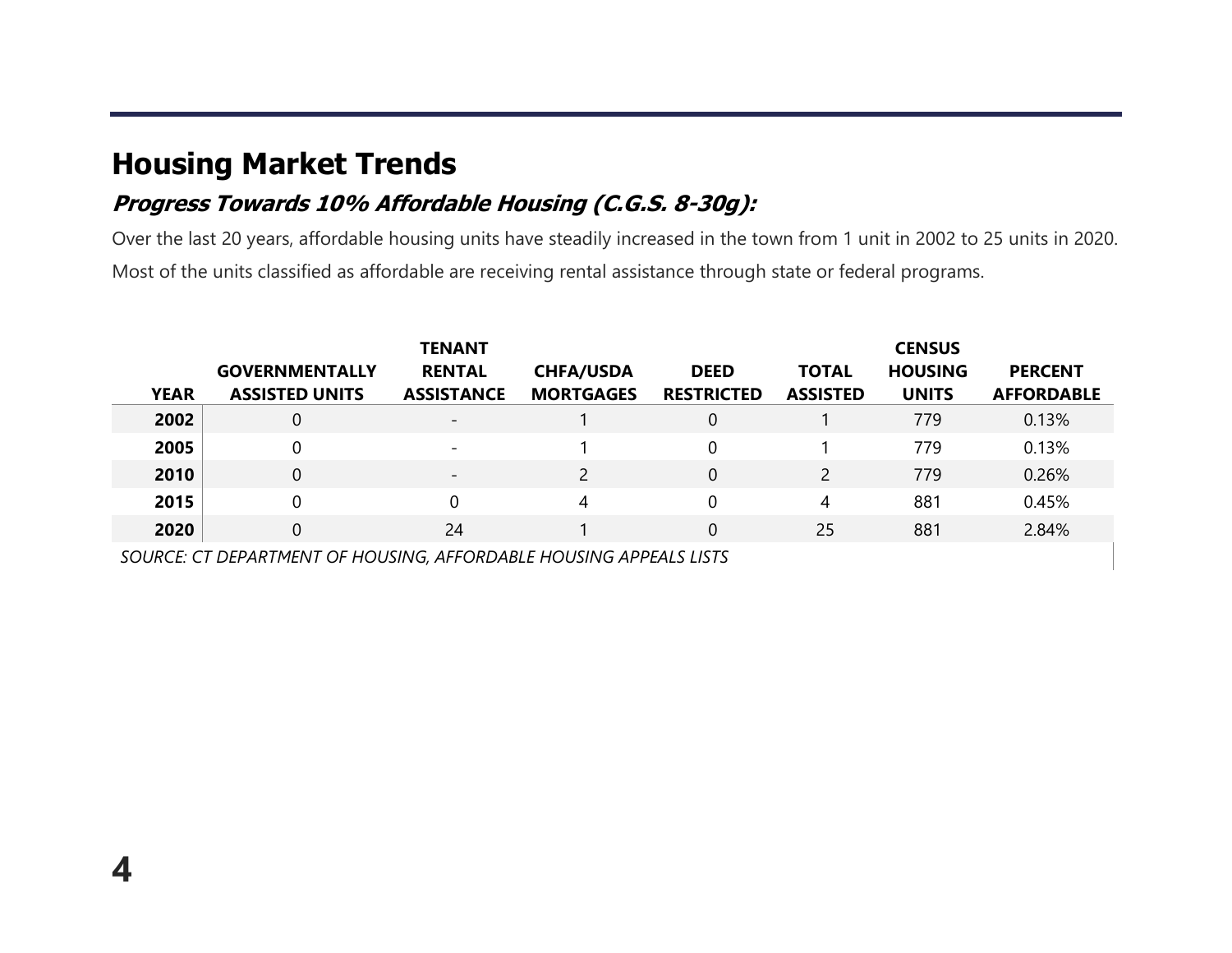The overall number of housing units sharply increased in the 1970s and 1980s, equivalent to a 47% growth in the housing stock over the twenty-year period. While over the same time the population only grew by 30%, showing the shift towards small household sizes. There was another boom in the 2000s with the addition of 102 units and housing production has since tapered off.



Source: 1970 to 2010 Decennial Censuses, 2015-2019 American Community Survey

The median single-family housing prices rose sharply in the beginning half of the 2000s from \$349,500 in 2000 to \$500,000 in 2005. Bridgewater did not see the deflation in housing prices during the Great Recession that most areas of the state and country experienced. In the decade following, prices remained relatively constant until the 2020 COVID Pandemic caused housing prices to surge to \$660,000 in 2021.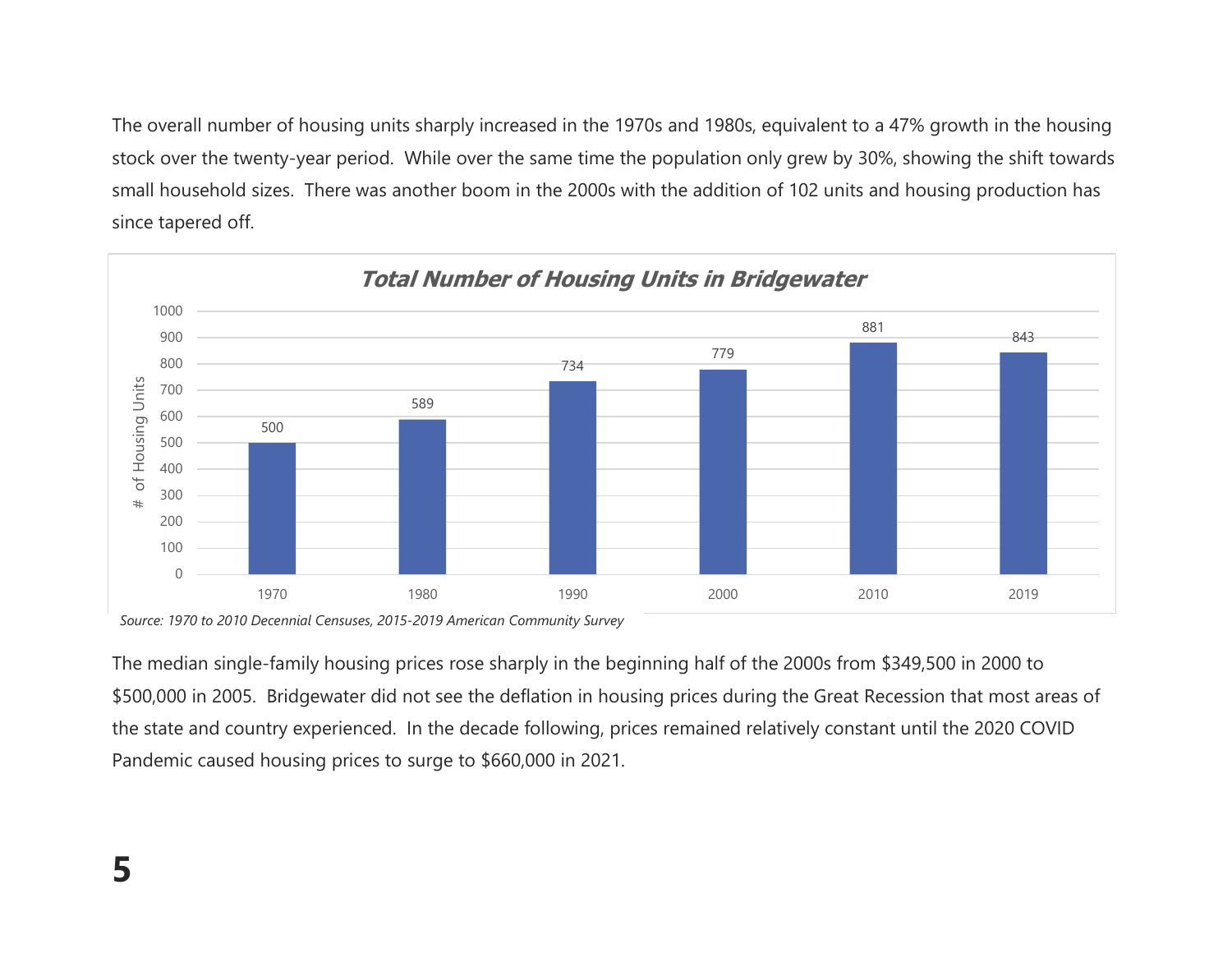

#### MEDIAN SINGLE FAMILY HOUSING PRICES IN BRIDGEWATER FROM 2000 TO JULY 31, 2021

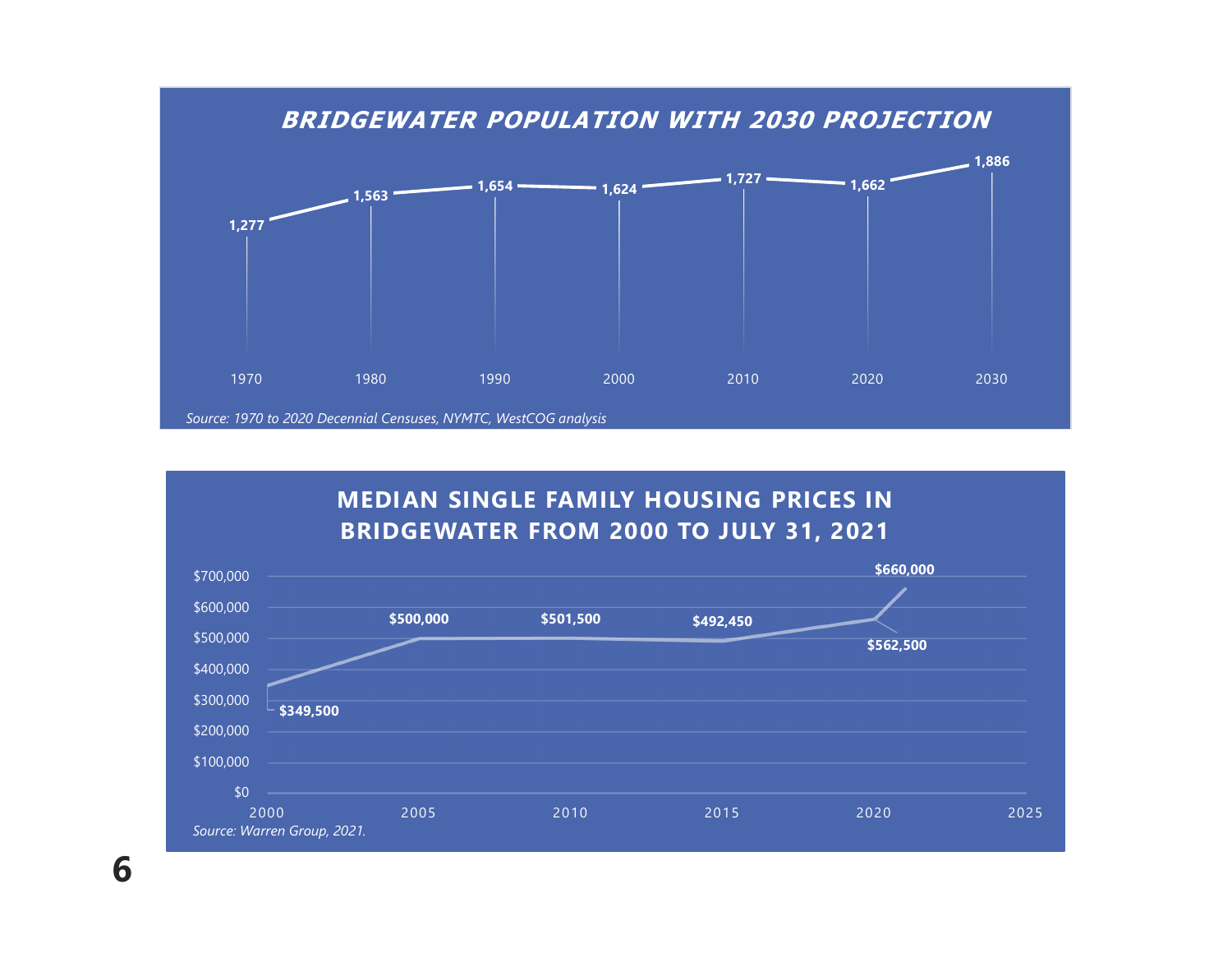## Housing Needs

Bridgewater has the largest share of seniors in the western Connecticut region, with seniors making up 31% of the total population. Nearly a quarter of the households in Bridgewater are single persons, living alone. Emphasizing a need for smaller housing options. Additionally, only 17% of the households in Bridgewater have school aged children.

There are 189 or 27.1% cost burdened households in Bridgewater (shown in red in the table below), according to the 2015-2019 American Community Survey. 34.8% of renters are cost burdened and 25.9% of owners are cost burdened.

There are various thresholds a household or individual need to meet to qualify for affordable house that depends on the program. For example, the C.G.S §8-30G set-aside development program is one of the least restrictive programs and requires prospective tenants to be low-income (i.e. make 80% or less of the state median income) and be cost-burdened. There are 128 households as of 2019 in Bridgewater who meet these characteristics – accounting for 15% of households in need of affordable housing in Bridgewater. This showcases that the need for affordable housing outnumbers the statutory requirements of 88 units.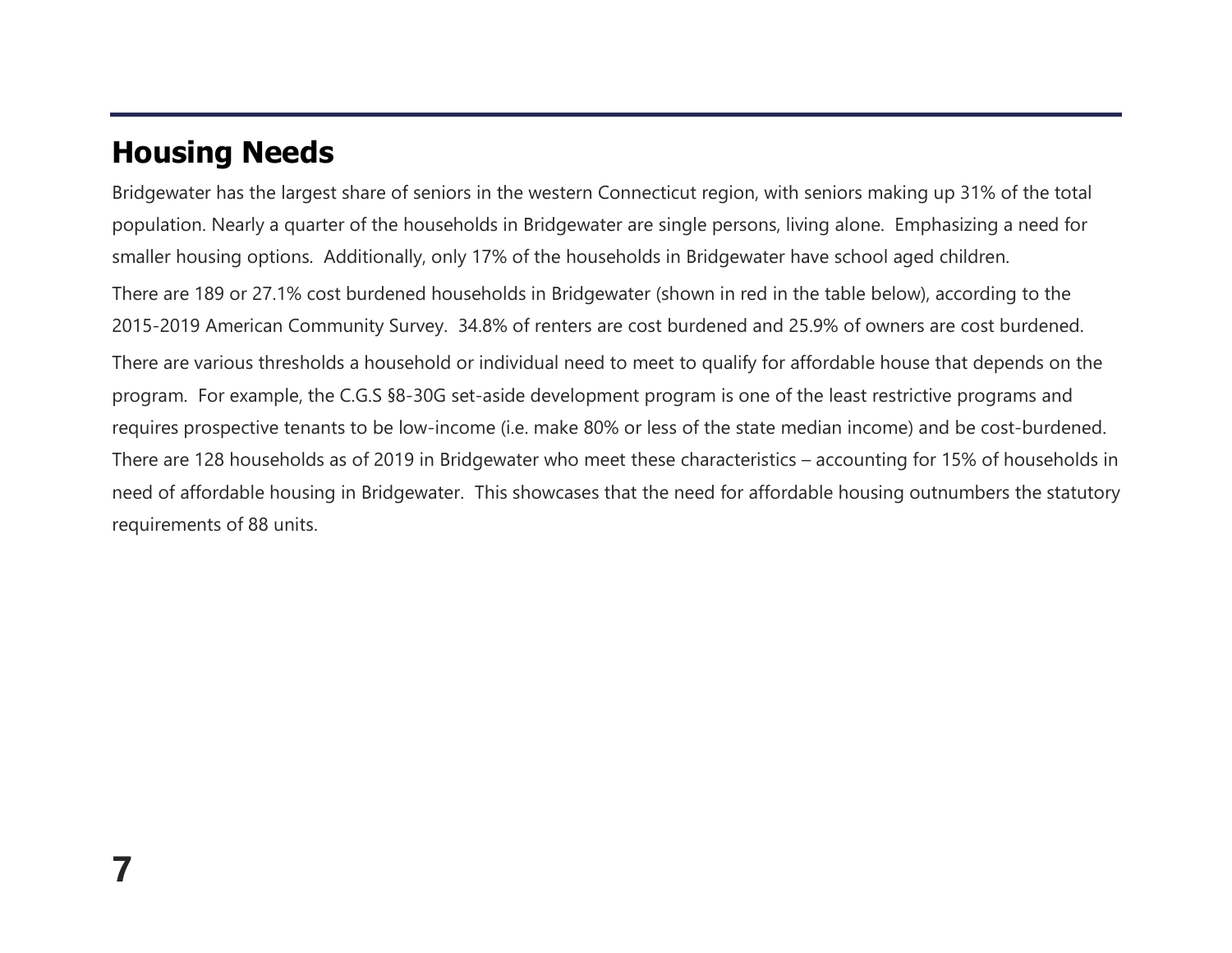| <b>Cost-Burdened Households in Bridgewater</b>                                                             |                           |       |                                     |       |                                      |       |  |  |  |  |  |
|------------------------------------------------------------------------------------------------------------|---------------------------|-------|-------------------------------------|-------|--------------------------------------|-------|--|--|--|--|--|
| <b>MONTHLY HOUSING COSTS AS A</b><br><b>PERCENTAGE OF HOUSEHOLD</b><br><b>INCOME IN THE PAST 12 MONTHS</b> | Occupied<br>housing units | $\%$  | Owner-<br>occupied<br>housing units | %     | Renter-<br>occupied<br>housing units | $\%$  |  |  |  |  |  |
| <b>Less than \$20,000</b>                                                                                  | 11                        | 1.6%  | $\overline{7}$                      | 1.2%  | $\overline{4}$                       | 4.2%  |  |  |  |  |  |
| Less than 20 percent                                                                                       | $\overline{0}$            | 0.0%  | $\overline{0}$                      | 0.0%  | $\theta$                             | 0.0%  |  |  |  |  |  |
| 20 to 29 percent                                                                                           | $\Omega$                  | 0.0%  | 0                                   | 0.0%  | $\mathbf 0$                          | 0.0%  |  |  |  |  |  |
| <b>30 percent or more</b>                                                                                  | 11                        | 1.6%  | $\overline{7}$                      | 1.2%  | 4                                    | 4.2%  |  |  |  |  |  |
| \$20,000 to \$34,999                                                                                       | 45                        | 6.4%  | 36                                  | 6.0%  | 9                                    | 9.5%  |  |  |  |  |  |
| Less than 20 percent                                                                                       | $\overline{3}$            | 0.4%  | $\overline{3}$                      | 0.5%  | $\boldsymbol{0}$                     | 0.0%  |  |  |  |  |  |
| 20 to 29 percent                                                                                           | 3                         | 0.4%  | 3                                   | 0.5%  | $\mathbf 0$                          | 0.0%  |  |  |  |  |  |
| <b>30 percent or more</b>                                                                                  | 39                        | 5.6%  | 30                                  | 5.0%  | 9                                    | 9.5%  |  |  |  |  |  |
| \$35,000 to \$49,999                                                                                       | 41                        | 5.9%  | 41                                  | 6.8%  | $\overline{0}$                       | 0.0%  |  |  |  |  |  |
| Less than 20 percent                                                                                       | 12                        | 1.7%  | 12                                  | 2.0%  | $\boldsymbol{0}$                     | 0.0%  |  |  |  |  |  |
| 20 to 29 percent                                                                                           | 6                         | 0.9%  | 6                                   | 1.0%  | $\boldsymbol{0}$                     | 0.0%  |  |  |  |  |  |
| <b>30 percent or more</b>                                                                                  | 23                        | 3.3%  | 23                                  | 3.8%  | $\mathbf{0}$                         | 0.0%  |  |  |  |  |  |
| \$50,000 to \$74,999                                                                                       | 101                       | 14.4% | 81                                  | 13.4% | 20                                   | 21.1% |  |  |  |  |  |
| Less than 20 percent                                                                                       | 31                        | 4.4%  | 31                                  | 5.1%  | $\boldsymbol{0}$                     | 0.0%  |  |  |  |  |  |
| 20 to 29 percent                                                                                           | 15                        | 2.1%  | 8                                   | 1.3%  | $\overline{7}$                       | 7.4%  |  |  |  |  |  |
| <b>30 percent or more</b>                                                                                  | 55                        | 7.9%  | 42                                  | 7.0%  | 13                                   | 13.7% |  |  |  |  |  |
| \$75,000 or more                                                                                           | 474                       | 67.8% | 433                                 | 71.7% | 41                                   | 43.2% |  |  |  |  |  |
| Less than 20 percent                                                                                       | 306                       | 43.8% | 279                                 | 46.2% | 27                                   | 28.4% |  |  |  |  |  |
| 20 to 29 percent                                                                                           | 107                       | 15.3% | 100                                 | 16.6% | $\overline{7}$                       | 7.4%  |  |  |  |  |  |
| <b>30 percent or more</b>                                                                                  | 61                        | 8.7%  | 54                                  | 8.9%  | $\overline{7}$                       | 7.4%  |  |  |  |  |  |
| Zero or negative income                                                                                    | 6                         | 0.9%  | 6                                   | 1.0%  | $\overline{0}$                       | 0.0%  |  |  |  |  |  |
| No cash rent                                                                                               | 21                        | 3.0%  | (X)                                 | (X)   | 21                                   | 22.1% |  |  |  |  |  |
| Source: 2015-2019 American Community Survey 5-year Estimates                                               |                           |       |                                     |       |                                      |       |  |  |  |  |  |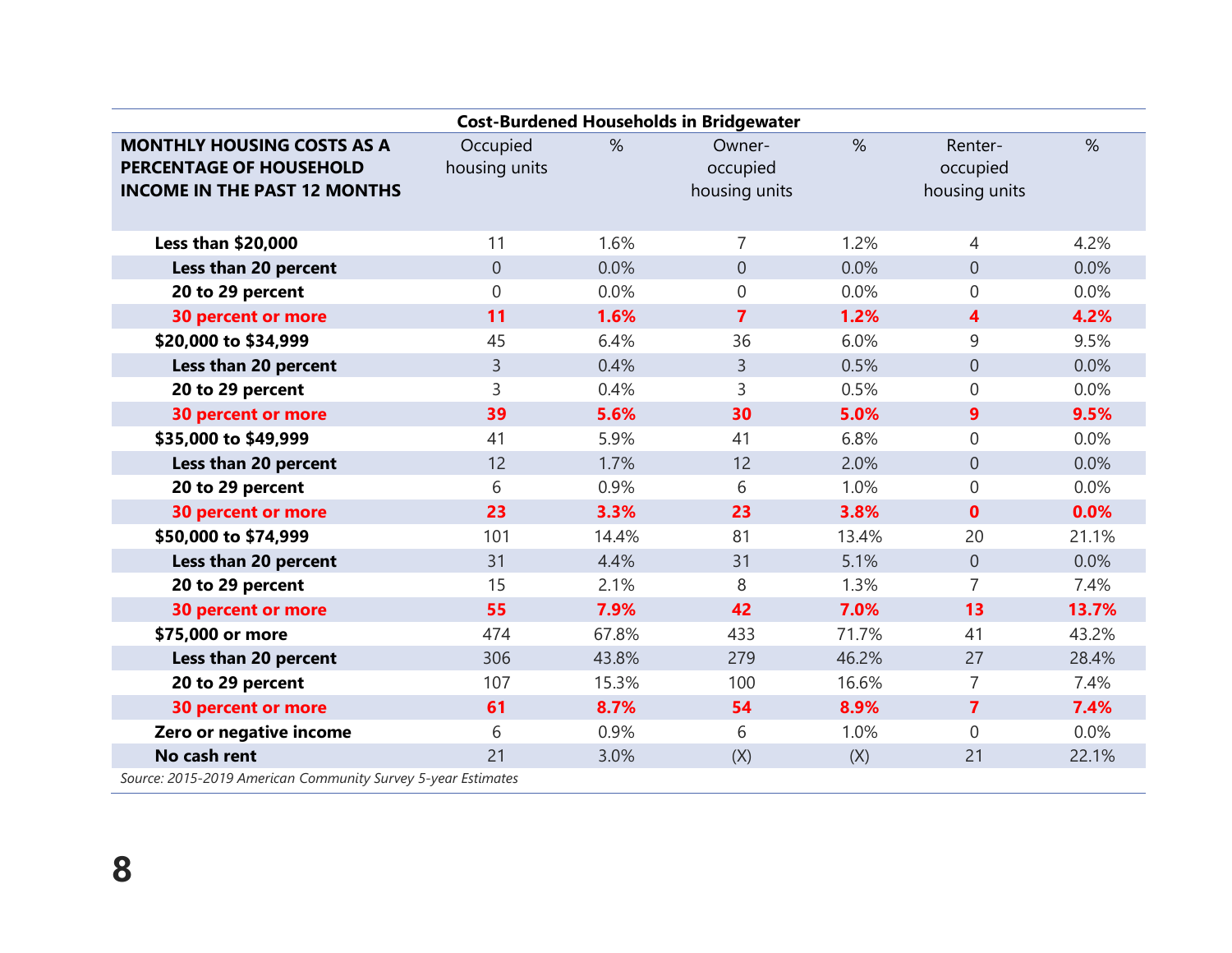## **Discussion**

Beginning in 2016 the First Selectman initiated an ad hoc housing committee to assess needs, develop feasible plans, propose recommendations, and implement some solutions. This committee was working on plans to build affordable senior housing units on Town owned property around the Hilltop Senior Center. These plans were put on hold in 2020 due to the recent Covid-19 pandemic, soaring building costs and the uncertain future. We expect this committee will reconvene and re-evaluate possible options by early 2023.

A parallel effort has been underway to change zoning regulations to expand the size and availability of accessory apartments. This has been a successful technique to increase the housing supply and is particularly appropriate for Bridgewater. It allows for use of existing on-site water and septic systems without additional expense in most cases. An accessory apartment in a home owned by a senior offers an income supplement and promotes independent living with onsite support. In 2020, the Town revised the zoning regulations to allow for both larger attached and detached accessory apartments on lesser acreage.

Additionally, home business regulations are being reviewed anticipating changes that will not be intrusive or damaging to the neighborhood. Running appropriate businesses from homes are an economic benefit to both the worker in terms of income and to the town through the collection of taxes and possibly permit fees. Currently, existing zoning regulations do not clearly define types of home business and limits them to less than 20% of the ground floor square footage of the principal residence. This restriction has caused several violations in town that are not corrected by enforcement of existing regulations. Improvements in the zoning regulations will soon be forthcoming to reflect the post pandemic acceptance of new work from home paradigms.

Encouraging equitable and safe home business opportunities in Town is beneficial by: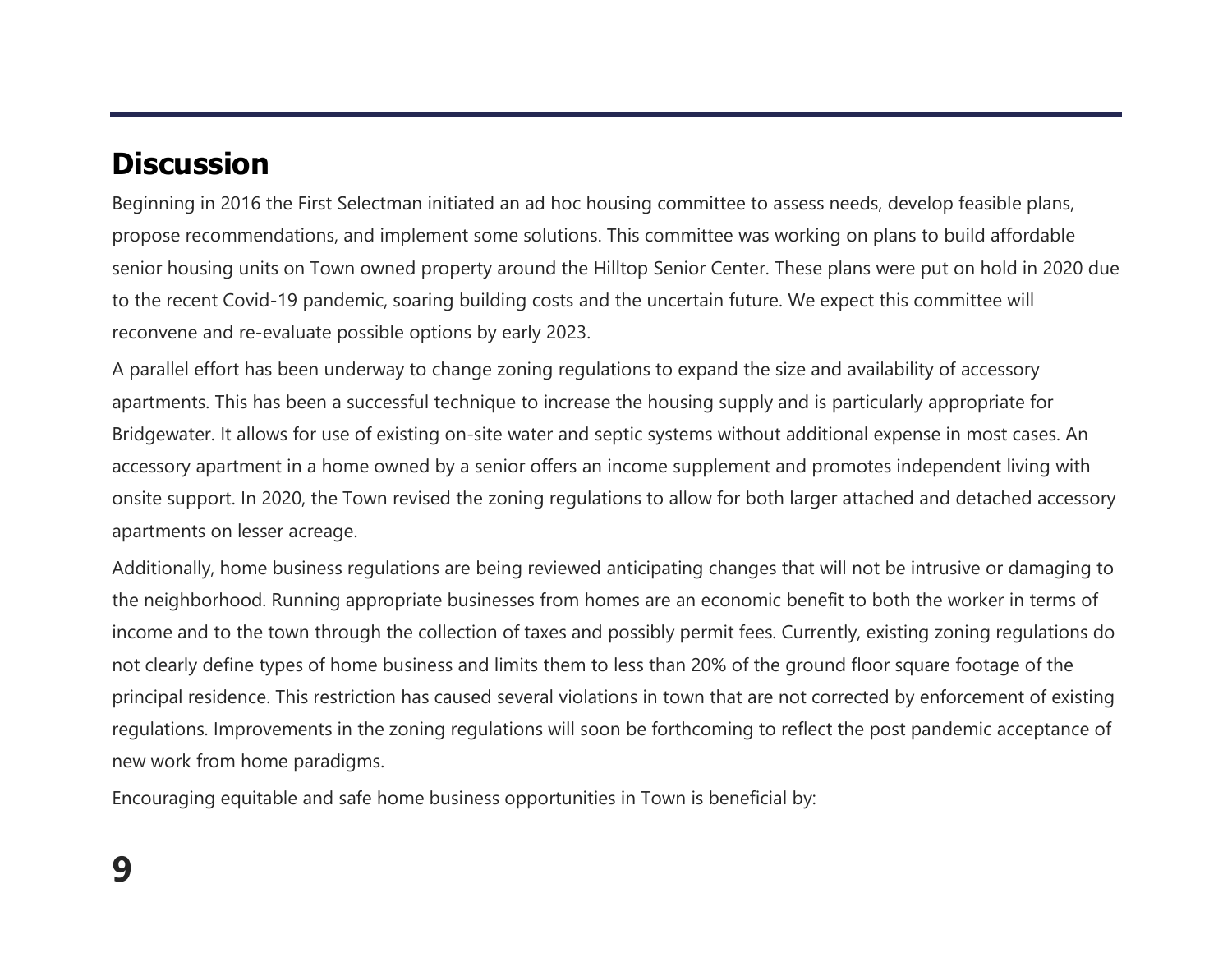covering increasingly varied work due to the internet and telecommuting, especially during and after the pandemic;

 eliminating the worker's commuting costs of time and money while reducing the environmental costs of pollution, congestion, and energy;

 allowing flexibility for child-care and other responsibilities and, in difficult economic times, it can be a source of added income.